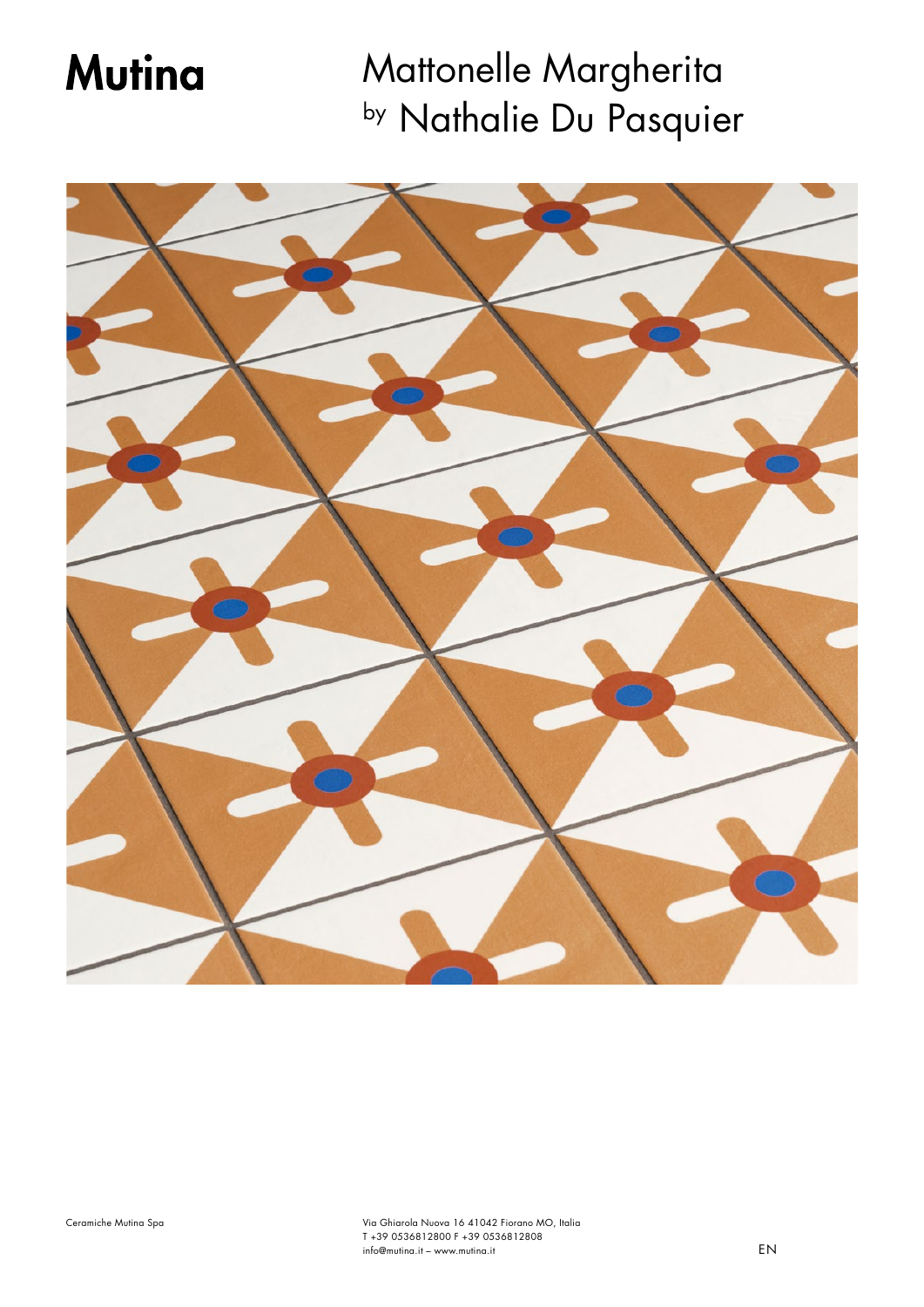

Wall: Star, Stripes, Marghe Black. Floor: Double Red, Stripes. 2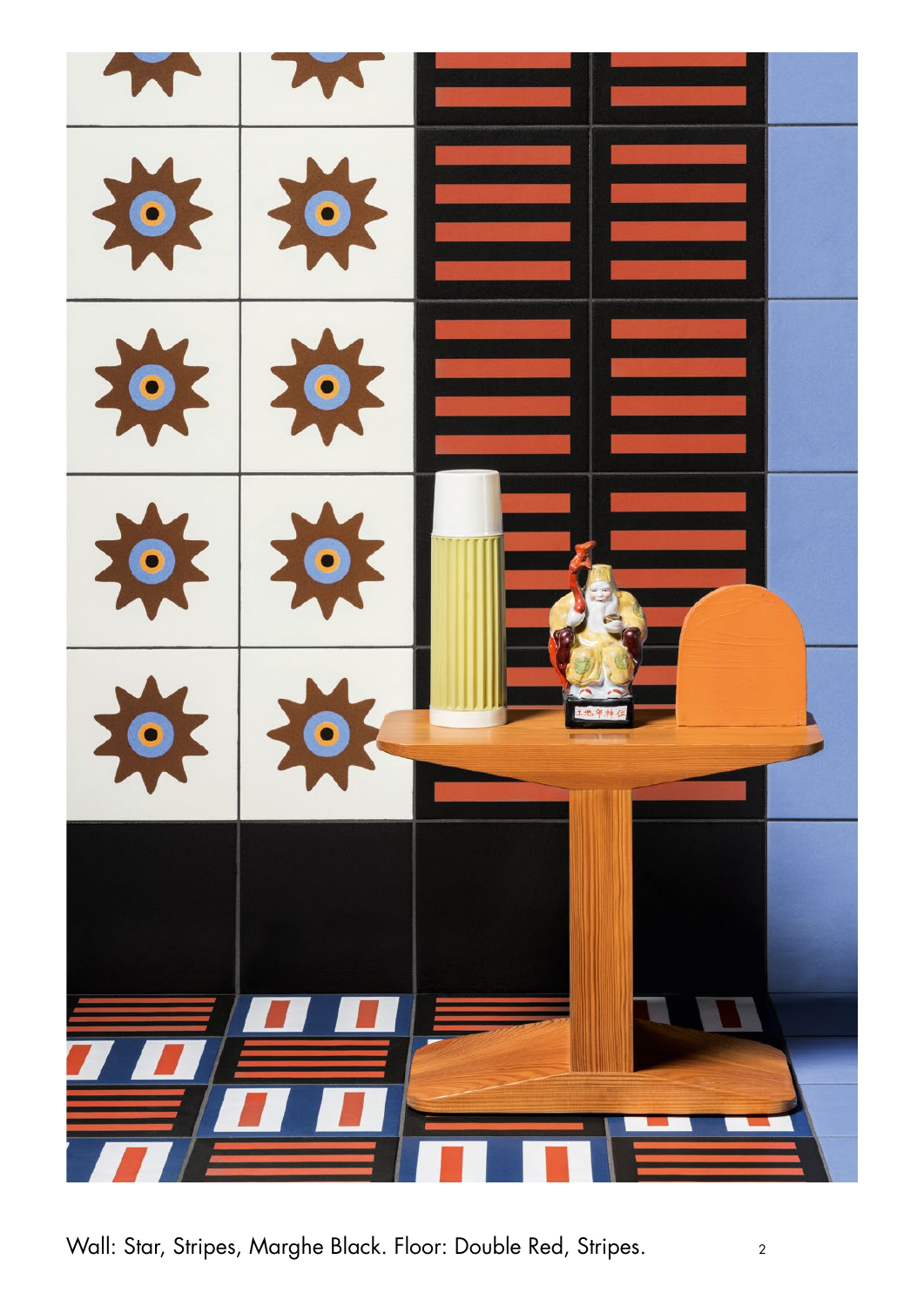### Colors

### 27 PATTERNS 20,5X20,5 CM



#### 6 PLAIN COLORS 20,5X20,5 CM



#### 8 HALF 10,1X20,5 CM





Black White

# **Mutina**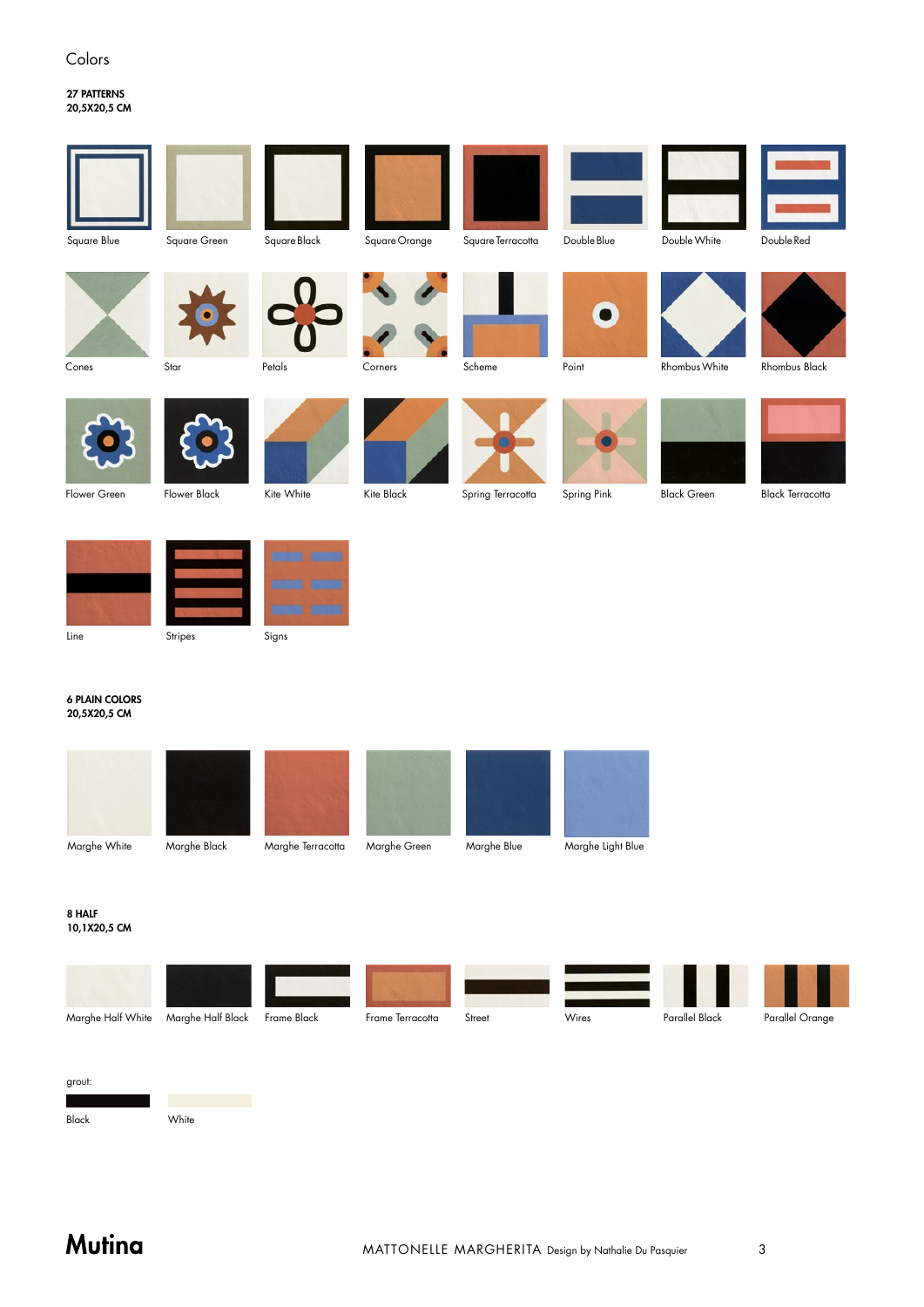### Margherita Paints



# Mutina